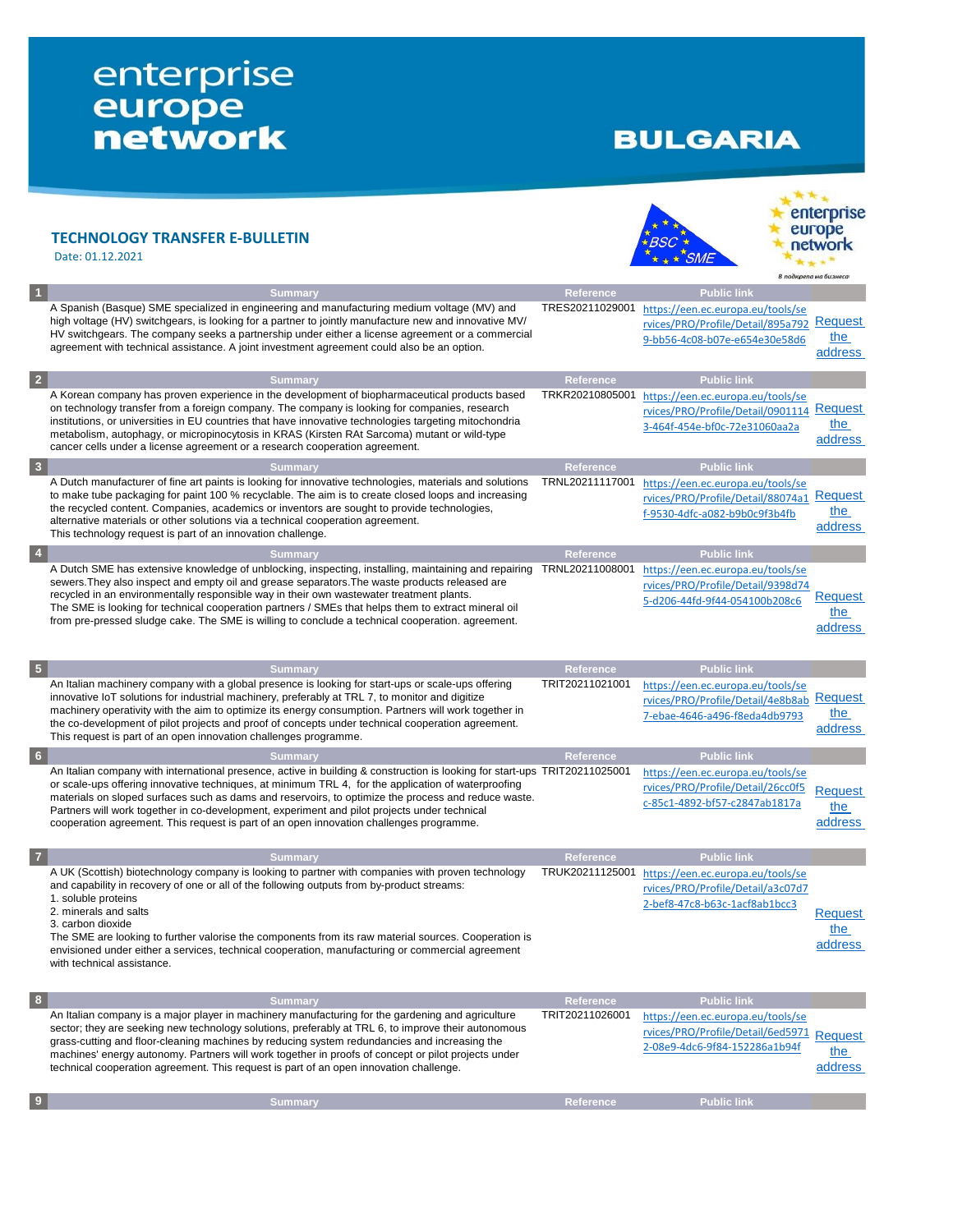|              | A Dutch company focusses on the future of hydrogen by developing, producing and marketing a highly TRNL20211108001<br>efficient industrial alkaline electrolysers (AEL) for producing hydrogen in the power range from 150kW<br>to 50+ MW at a desired purity and with a variable output pressure between 1 bar (14.5 pound-force<br>per square inch or Psi) and 30 bar (435.1 Psi). The company is looking for a partner to upscale<br>production under a manufacturing or technical cooperation agreement.                    |                                     | https://een.ec.europa.eu/tools/se<br>rvices/PRO/Profile/Detail/bcb7574<br>8-c820-485e-8907-b30b11b6142c                       | <b>Request</b><br>the<br>address |
|--------------|---------------------------------------------------------------------------------------------------------------------------------------------------------------------------------------------------------------------------------------------------------------------------------------------------------------------------------------------------------------------------------------------------------------------------------------------------------------------------------------------------------------------------------|-------------------------------------|-------------------------------------------------------------------------------------------------------------------------------|----------------------------------|
| $10$         | <b>Summary</b>                                                                                                                                                                                                                                                                                                                                                                                                                                                                                                                  | Reference                           | <b>Public link</b>                                                                                                            |                                  |
|              | A Polish company active in the nano-technology sector is looking for a technology that allows for the<br>production of a protective coating against viruses, bacteria, and pathogens. The coating is intended for<br>places/localizations such as public transport, medical facilities, shopping malls and shops, offices,<br>hotels, public places, educational institutions and so on. The company wishes to cooperate via a<br>license agreement.                                                                            | TRPL20211119001                     | https://een.ec.europa.eu/tools/se<br>rvices/PRO/Profile/Detail/35eabb6 Request<br>0-9b6e-4a97-84a4-5588405e1bf1               | the<br>address                   |
| 11           | <b>Summary</b>                                                                                                                                                                                                                                                                                                                                                                                                                                                                                                                  | Reference                           | <b>Public link</b>                                                                                                            |                                  |
|              | A Basque (north of Spain) sanitary services provider has launched a challenge through an open-<br>innovation platform: Reduce the risks derived from treating dysphagia just through diet guidelines and<br>focus on new techniques that are complementary to rehabilitation measures and diets. The<br>organisation envisages a research cooperation agreement to solve this problem.                                                                                                                                          | TRES20211117001                     | https://een.ec.europa.eu/tools/se<br>rvices/PRO/Profile/Detail/821594e Request<br>5-107c-4b01-8775-776eba2a8905               | the<br>address                   |
| $12$         | <b>Summary</b>                                                                                                                                                                                                                                                                                                                                                                                                                                                                                                                  | Reference                           | <b>Public link</b>                                                                                                            |                                  |
|              | A SME from the south of Germany is active in the field of publishing travel guides. For a web<br>supported individual planning of round trips, they are looking for partners in the field of artificial<br>intelligence (AI) or web scraping online. For this purpose, their travel quide content is made available<br>for evaluation and they are looking for a research cooperation.                                                                                                                                          | TRDE20211028001                     | https://een.ec.europa.eu/tools/se<br>rvices/PRO/Profile/Detail/094758b<br>8-915b-4fe8-bcca-ba4bd43f84b9                       | Request<br>the<br>address        |
| $13$         | <b>Summary</b>                                                                                                                                                                                                                                                                                                                                                                                                                                                                                                                  | <b>Reference</b>                    | <b>Public link</b>                                                                                                            |                                  |
|              | A Dutch company which produces washing powders, is looking for technologies, applications and<br>other solutions to cope with the residual stream that remains after sieving the produced detergent<br>powders. Companies, academics or inventors are sought to provide their existing technology or<br>solutions via a technical cooperation agreement.<br>This request refers to a challenge published on an internet-platform.                                                                                               | TRNL20211025001                     | https://een.ec.europa.eu/tools/se<br>rvices/PRO/Profile/Detail/99c3f92<br>a-6cb6-4542-93a3-62eac24fb582                       | <b>Request</b><br>the<br>address |
|              |                                                                                                                                                                                                                                                                                                                                                                                                                                                                                                                                 |                                     |                                                                                                                               |                                  |
| $14$         | <b>Summary</b><br>A Dutch public library is looking for digital technologies and expertise for indoor navigation which<br>customers can use within their libraries. They use another than usual layout which makes it difficult for<br>visitors to find their way to the books they are looking for. Companies, academics or inventors are<br>sought to provide their existing technology or solutions via a commercial cooperation agreement with<br>technical assistance.                                                     | <b>Reference</b><br>TRNL20211105001 | <b>Public link</b><br>https://een.ec.europa.eu/tools/se<br>rvices/PRO/Profile/Detail/edea237<br>3-5bae-4d37-8f11-57baa1a82f99 | Request<br>the<br>address        |
| $15$         | <b>Summary</b>                                                                                                                                                                                                                                                                                                                                                                                                                                                                                                                  | Reference                           | <b>Public link</b>                                                                                                            |                                  |
|              | A German company seeks to push the development and production of novel products for veterinary<br>medicine using additive manufacturing (AM) technologies and applications. The company provides AM<br>equipment, machinery, know-how in AM product development or the set-up of AM production sites.<br>Partners sought are industry insider-founders or well established companies active in the veterinary<br>market willing to adopt AM technologies. Joint venture agreements are sought.                                  | TRDE20211112001                     | https://een.ec.europa.eu/tools/se<br>rvices/PRO/Profile/Detail/02c726f<br>3-9b31-495b-b89f-5fdcbc9f34c0                       | <b>Request</b><br>the<br>address |
| 16           | <b>Summary</b>                                                                                                                                                                                                                                                                                                                                                                                                                                                                                                                  | Reference                           | <b>Public link</b>                                                                                                            |                                  |
|              | A Dutch carpentry factory is looking for alternatives for wood for the construction of so called "Tiny<br>Houses", such as alternative biobased materials, technologies or other circular sustainable ideas. This<br>because of the scarcity of wood at the moment. Companies, academics or inventors are sought to<br>provide alternative materials, solutions or technologies via a technical cooperation agreement or a<br>license agreement.<br>This technology request is part of an innovation challenge.                 | TRNL20211115001                     | https://een.ec.europa.eu/tools/se<br>rvices/PRO/Profile/Detail/45af0af<br>9-f582-4f6d-8f37-ea4a5b737369                       | <b>Request</b><br>the<br>address |
| $17$         | <b>Summary</b>                                                                                                                                                                                                                                                                                                                                                                                                                                                                                                                  | Reference                           | <b>Public link</b>                                                                                                            |                                  |
|              | A large Dutch company specialised in real estate suffers from spiders and their webs in their buildings. TRNL20211108002<br>The company is now looking for a sustainable and animal-friendly solution (technologies, methods or<br>ideas), so that spiders look for another place to make a web. Companies, academics or inventors are<br>sought to provide their own solutions or enhance existing technology via a technical cooperation<br>agreement or a license agreement.<br>This TR is part of an innovation challenge.  |                                     | https://een.ec.europa.eu/tools/se<br>rvices/PRO/Profile/Detail/9d553c3<br>4-855c-40a8-9b1b-8130614c49ef                       | <b>Request</b><br>the<br>address |
| $18$         | <b>Summary</b>                                                                                                                                                                                                                                                                                                                                                                                                                                                                                                                  | Reference                           | <b>Public link</b>                                                                                                            |                                  |
|              | A Dutch municipality with a sustainable future vision, is looking for partners that have bio-based<br>solutions and technologies to make circular products from clean sludge. The sludge will be dredged<br>from the local lake. It is preferable that the partner develops or designs these products, that are going<br>to be produced and used locally. Cooperation is envisaged within a technical cooperation agreement.<br>This request refers to a challenge published on an internet-platform.                           | TRNL20211028001                     | https://een.ec.europa.eu/tools/se<br>rvices/PRO/Profile/Detail/1d1867<br>b1-63a3-422c-b4fd-02a43bb338ae                       | <b>Request</b><br>the<br>address |
| $\boxed{19}$ | <b>Summary</b>                                                                                                                                                                                                                                                                                                                                                                                                                                                                                                                  | <b>Reference</b>                    | <b>Public link</b>                                                                                                            |                                  |
|              | An Italian company is a contractor for renewable energy production plants in Italy and abroad and is<br>looking for innovative agro-energy technologies and methodologies, preferably TRL 5, to combine<br>agricultural and energy production (agro-photovoltaic systems) in their plants. Partners will work<br>together in the co-development of proofs of concept or pilot projects, under technical cooperation<br>agreement. This request is part of an open innovation challenge.                                         | TRIT20211028001                     | https://een.ec.europa.eu/tools/se<br>rvices/PRO/Profile/Detail/280e72f<br>8-573f-4364-8e3a-57118c379b33                       | <b>Request</b><br>the<br>address |
| <b>20</b>    | <b>Summary</b>                                                                                                                                                                                                                                                                                                                                                                                                                                                                                                                  | Reference                           | <b>Public link</b>                                                                                                            |                                  |
|              | A Spanish company developed an advanced 3D bioprinting technology for a fast high resolution (1-10<br>microns) multimaterial biofabrication of tissue engineering constructs. The system was validated for<br>the generation of artificial hard and soft tissues, vascular and for tumor environments on a chip. The<br>company looks for technical cooperation or commercial agreements with technical assistance with<br>partners dedicated to bioengineering, tissue engineering, drug development or regenerative medicine. | TOES20211103001                     | https://een.ec.europa.eu/tools/se<br>rvices/PRO/Profile/Detail/d9e96d1<br>9-75b9-4037-81d0-5c853e188dd7                       | Request<br><u>the</u><br>address |

**21 Summary Reference Public link**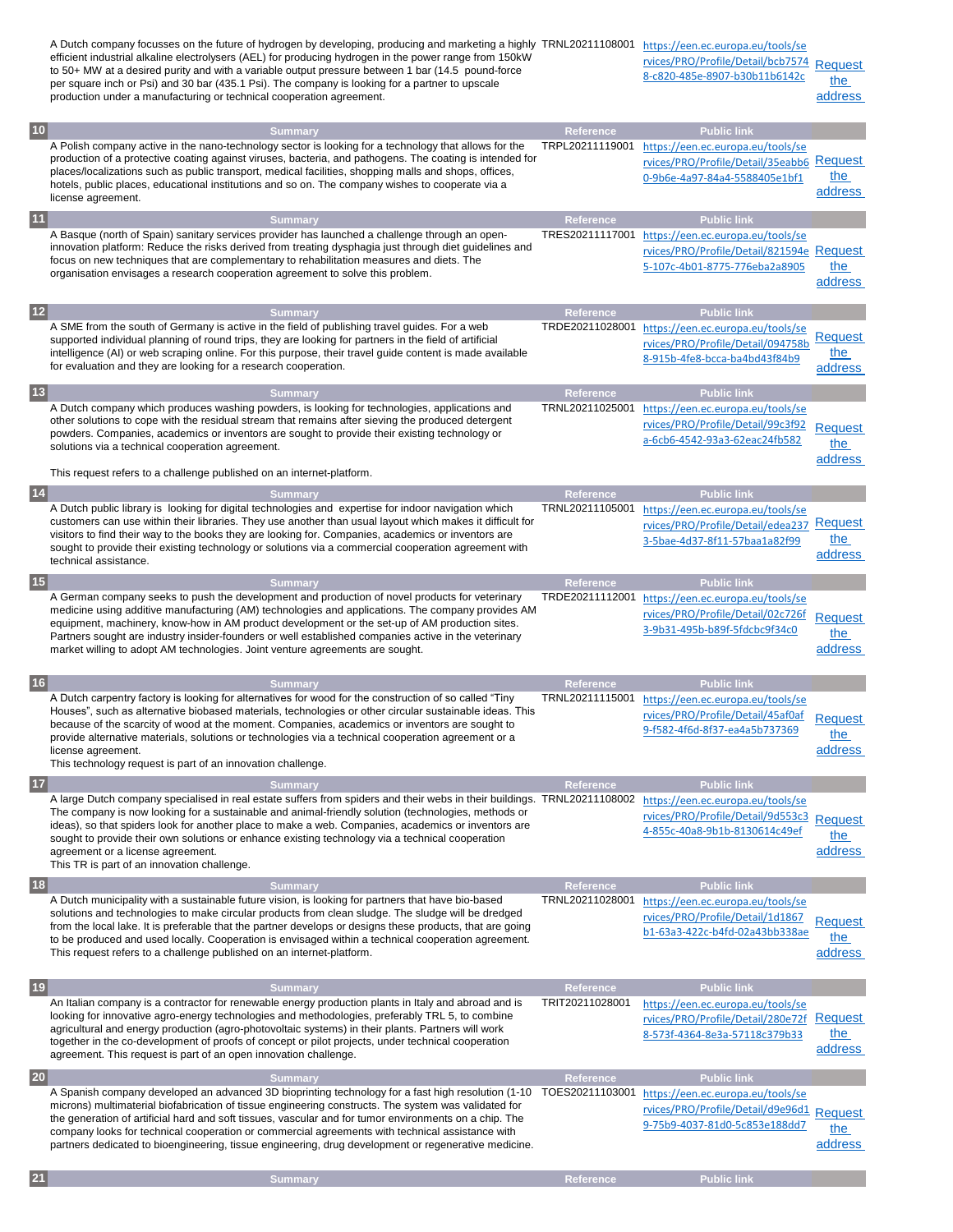|           | A Spanish university has developed a new protective device for intravenous therapy to avoid accidents TOES20211116002 https://een.ec.europa.eu/tools/se<br>or self-harm from patients. The device includes a transparent cover over the intravenous access and a<br>flexible bracelet for securing and fixing such cover ergonomically to the patient's body. Companies in<br>the medical and health-care materials and supplies field are sought to develop applications of the<br>described invention under license agreements.                  |                              | rvices/PRO/Profile/Detail/c4d0699<br>2-acb0-4bb0-b616-e8b9cb83f6ec                                                            | Request<br>the<br>address        |
|-----------|----------------------------------------------------------------------------------------------------------------------------------------------------------------------------------------------------------------------------------------------------------------------------------------------------------------------------------------------------------------------------------------------------------------------------------------------------------------------------------------------------------------------------------------------------|------------------------------|-------------------------------------------------------------------------------------------------------------------------------|----------------------------------|
| <b>22</b> | <b>Summary</b>                                                                                                                                                                                                                                                                                                                                                                                                                                                                                                                                     | Reference                    | <b>Public link</b>                                                                                                            |                                  |
|           | An Italian company has developed and patented an electrical household appliance that has the<br>purpose of automatically cooking one or more bowls of pasta. The main advantage of the invention<br>consists in obtaining a bowl of pasta without the need for a person following each step for pasta<br>preparation. The Italian company is looking for international partners under license agreements.                                                                                                                                          | TOIT20211014001              | https://een.ec.europa.eu/tools/se<br>rvices/PRO/Profile/Detail/3f4882e<br>2-53cb-4699-ab19-80c5ce45ab43                       | <b>Request</b><br>the<br>address |
| 23        | <b>Summary</b>                                                                                                                                                                                                                                                                                                                                                                                                                                                                                                                                     | Reference                    | <b>Public link</b>                                                                                                            |                                  |
|           | A Korean SME has developed a 3D GIS-based digital twin platform featuring data visualisation and<br>application for smart city. The company is planning to develop the solutions that can monitor and<br>predict pollutants' diffusion by water or wind on the digital twin platform. To apply for Eureka and<br>Eurostars, the company is looking for partners which have expertise in simulation with a physical<br>model of the application and an IoT based measurement system under the research cooperation<br>agreement                     | TOKR20211109001              | https://een.ec.europa.eu/tools/se<br>rvices/PRO/Profile/Detail/c262d24<br>0-abf2-4bae-bb29-a2e7bdd256ca                       | <b>Request</b><br>the<br>address |
| 24        | <b>Summary</b>                                                                                                                                                                                                                                                                                                                                                                                                                                                                                                                                     | Reference                    | <b>Public link</b>                                                                                                            |                                  |
|           | A leading Polish medical university has developed an innovative enteral flexible film for production of<br>gastro-resistant capsules. It is now looking for foreign licensees that are willing to obtain IP rights to<br>this product together with the descriptions of the method of production in order to introduce it to the<br>market.                                                                                                                                                                                                        | TOPL20211020002              | https://een.ec.europa.eu/tools/se<br>rvices/PRO/Profile/Detail/154fd5e<br>f-59ce-4a04-925d-068958e257c5                       | <b>Request</b><br>:he<br>address |
| <b>25</b> | <b>Summary</b>                                                                                                                                                                                                                                                                                                                                                                                                                                                                                                                                     | Reference                    | <b>Public link</b>                                                                                                            |                                  |
|           | A Russian company from the Kaluga region is developing the technology of mineral coatings. This<br>technology is an anti-friction wear-resistant coating, which is used in metallurgy, shipbuilding, energy,<br>and oil and gas industry. The company is looking for foreign partners under a commercial agreement<br>with a technical assistant.                                                                                                                                                                                                  |                              | TORU20211117001 https://een.ec.europa.eu/tools/se<br>rvices/PRO/Profile/Detail/b086060<br>6-e723-416a-9d4e-72f78387532f       | <b>Request</b><br>the<br>address |
| <b>26</b> | <b>Summary</b>                                                                                                                                                                                                                                                                                                                                                                                                                                                                                                                                     | Reference                    | <b>Public link</b>                                                                                                            |                                  |
|           | The SME is a technology company specialized in advanced materials (graphene, carbon nanotubes,<br>nanocomposites, special coatings etc.) and biotechnology (genetics, IVD, drug delivery, recombinant<br>DNA technology etc.) and located in Ankara/Turkey. The SME is seeking partners from European<br>countries for development of new products for different industries (aerospace, automotive,<br>composites, medical devices, pharmaceuticals etc.) using advanced materials and technologies.                                               | TOTR20211020001              | https://een.ec.europa.eu/tools/se<br>rvices/PRO/Profile/Detail/c89b17d<br>3-40bb-4c49-a253-11707577f20a                       | Request<br>the<br>address        |
| 27        | <b>Summary</b>                                                                                                                                                                                                                                                                                                                                                                                                                                                                                                                                     | Reference                    | <b>Public link</b>                                                                                                            |                                  |
|           | The Ukrainian R&D institute which cooperates with the local community is offering a system of rotation TOUA20211104001 https://een.ec.europa.eu/tools/se<br>of crops and soil for growing agricultural products. The main advantage is natural support and<br>restoration of soil and high-quality products without the use of mineral fertilizers. The institution is<br>looking for partners to work under a joint manufacturing agreement, as well as for investors to<br>complete a financial agreement.                                       |                              | rvices/PRO/Profile/Detail/027564f<br>1-f300-42cf-b703-7bd0cdb687c3                                                            | <b>Request</b><br>the<br>address |
| <b>28</b> | <b>Summary</b>                                                                                                                                                                                                                                                                                                                                                                                                                                                                                                                                     | Reference                    | <b>Public link</b>                                                                                                            |                                  |
|           | The high-performance coating developed by a Swiss anodiser company provides surface treatment of TOCH20211008001 https://een.ec.europa.eu/tools/se<br>aluminium alloys for partners who need high corrosion resistance (bubble test or salt spray test).<br>Parts up to 2000 x 1500 x 500 mm of all standard aluminium alloys can be anodised for protection<br>against wear (tribology) and corrosion, where conventional hard-anodising is not sufficient.<br>Industrial partners, R&D institutes are sought for manufacturing agreements.       |                              | rvices/PRO/Profile/Detail/cb91cc7<br>9-f413-4b55-b465-6112346586ed                                                            | Request<br>the<br>address        |
| 29        | <b>Summary</b>                                                                                                                                                                                                                                                                                                                                                                                                                                                                                                                                     | Reference                    | <b>Public link</b>                                                                                                            |                                  |
|           | A French SME has specialised in designing and manufacturing of very high power and wide band<br>passive components/modules dedicated to radio/satellites communications, radar, electronic warfare<br>or counter measure solutions, as well as specific obsolescence treatment of aeronautic and naval<br>systems to be maintained. The SME offers commercial agreement with technical assistance to<br>develop new components or custom product such as filter, power divider/combiner, coupler, power<br>limiter or rotary joint.                | TOFR20210930001              | https://een.ec.europa.eu/tools/se<br>rvices/PRO/Profile/Detail/b2840b<br>98-51c4-4f09-86a9-1737503500be                       | <b>Request</b><br>the<br>address |
| 30        | <b>Summary</b>                                                                                                                                                                                                                                                                                                                                                                                                                                                                                                                                     | Reference                    | <b>Public link</b>                                                                                                            |                                  |
|           | A Greek start-up company active in the field of digital fashion develops a multi-brand, 3D, digital<br>platform. The platform connects digital fashion creators directly with their audience. Partners of any<br>size such as NFT (non-fungible tokens) and gaming marketplaces, 3D fashion designers, influencers<br>platforms and fashion media are sought for concluding commercial agreements as well as potential<br>investors for signing financial agreement.                                                                               |                              | TOGR20211026001 https://een.ec.europa.eu/tools/se<br>rvices/PRO/Profile/Detail/fa51e0d<br>8-1cc8-4629-bcbf-d1b92d27ec78       | Request<br>the<br>address        |
| 31        | <b>Summary</b>                                                                                                                                                                                                                                                                                                                                                                                                                                                                                                                                     | Reference                    | <b>Public link</b>                                                                                                            |                                  |
|           | Spanish SME has developed an AI technology for real time aerial threats (birds, drones) detection<br>and deterrence. It is offering to create for the client/investor a technology division under license or<br>financial agreement, allowing to the client/investor to have access, to the intellectual property of the<br>company including the source code of the hardware and software of products, manufacture new units<br>of products, develop new functionalities and adjust effectiveness of neural networks                              | TOES20211025001              | https://een.ec.europa.eu/tools/se<br>rvices/PRO/Profile/Detail/b380bac<br>9-7c99-4e52-ab32-5ae312768e20                       | Request<br>the<br>address        |
| 32        | <b>Summary</b><br>A Spanish company, specialised in solutions in the field of telecommunications offers customs<br>autonomous smart tags in order to geolocate and measure temperature of products. The tag uses the<br>energy harvesting technology and they do not need any configuration<br>The company is looking for partners willing to cooperate in the developing of new capabilities of the<br>tags; willing to add this technology to their portfolio in order to complement it; or willing to cooperate<br>under a commercial agreement | Reference<br>TOES20211110001 | <b>Public link</b><br>https://een.ec.europa.eu/tools/se<br>rvices/PRO/Profile/Detail/a08ba9b<br>6-9758-480d-ac8d-f5ef510b817a | Request<br>the<br>address        |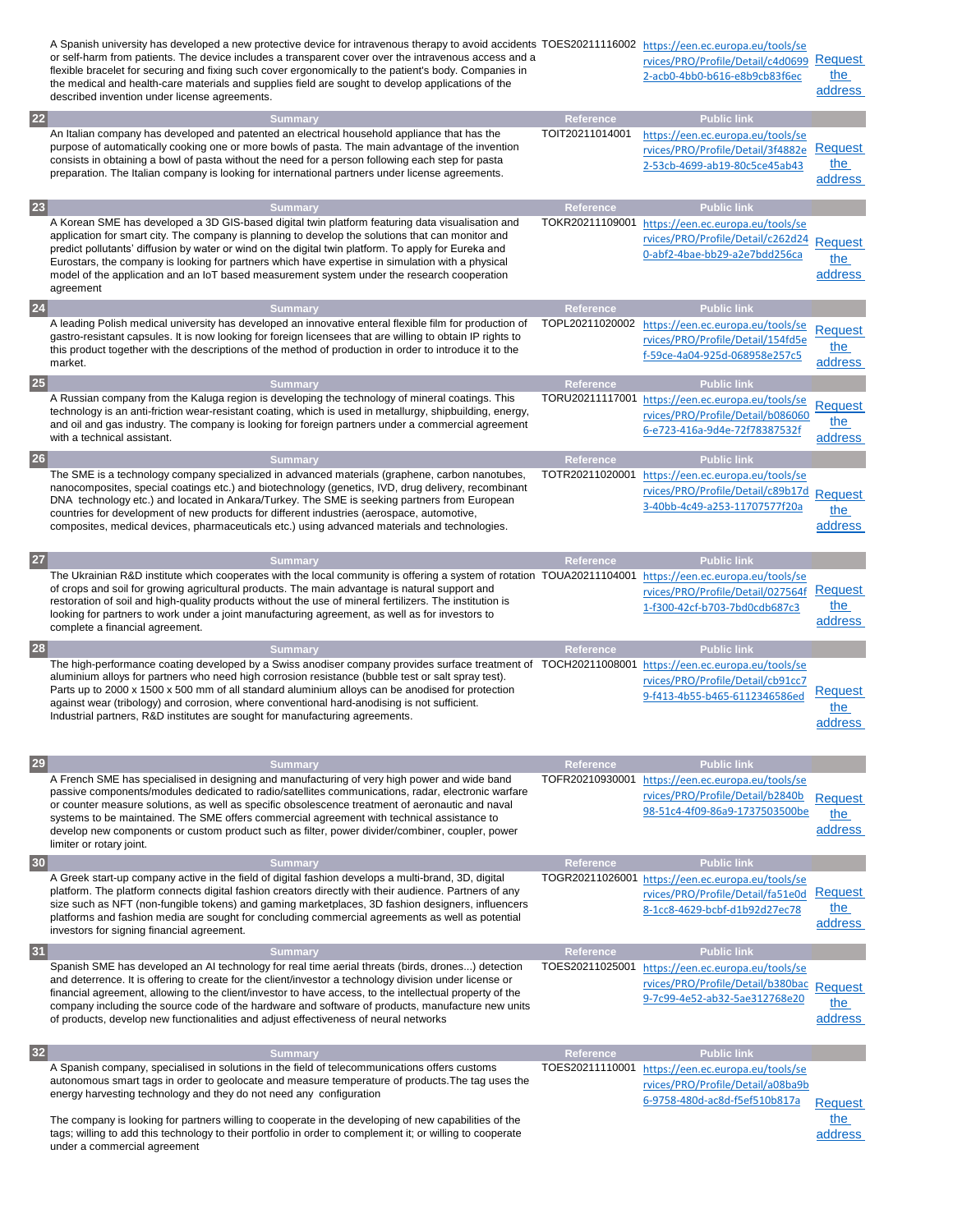| 33 | <b>Summary</b>                                                                                                                                                                                                   | Reference        | <b>Public link</b>                                |                           |
|----|------------------------------------------------------------------------------------------------------------------------------------------------------------------------------------------------------------------|------------------|---------------------------------------------------|---------------------------|
|    | The research group offers multiphysical simulations to support partners in industry and academia                                                                                                                 | TODE20211119001  | https://een.ec.europa.eu/tools/se                 |                           |
|    | during the development or improvement process of green technologies. The group is headed by a                                                                                                                    |                  | rvices/PRO/Profile/Detail/36db72                  | <b>Request</b>            |
|    | physics professor at an Institute of Technology located in Southern Germany.<br>To acquire a better understanding, computer simulations provide many advantages and unique                                       |                  | 8f-165f-4eaf-9403-22366f9d53b7                    | the                       |
|    | possibilities compared to experimental methods. Thus, the group is looking for partners in a research                                                                                                            |                  |                                                   | address                   |
|    | cooperation agreement.                                                                                                                                                                                           |                  |                                                   |                           |
| 34 | <b>Summary</b>                                                                                                                                                                                                   | Reference        | <b>Public link</b>                                |                           |
|    | An innovative method of hermetical joining of ultra-thin metal foil to vacuum flange has been                                                                                                                    | TOSK20200605001  | https://een.ec.europa.eu/tools/se                 |                           |
|    | developed by a team of inventors from established Slovak scientific and research institutes. By using                                                                                                            |                  | rvices/PRO/Profile/Detail/3c012c4                 | Request                   |
|    | this solution, it is possible to achieve reliable and reproducible joining of different parts which differ in                                                                                                    |                  | 8-336d-4981-9987-299e064786d9                     | the                       |
|    | their dimensions and material composition.<br>The institutes are looking for an industrial partner for licensing the mentioned technology                                                                        |                  |                                                   | address                   |
|    |                                                                                                                                                                                                                  |                  |                                                   |                           |
| 35 | <b>Summary</b>                                                                                                                                                                                                   | <b>Reference</b> | <b>Public link</b>                                |                           |
|    | A Danish company has developed a bio-cellulose-based material used to replace fossil-based plastics TODK20211007001                                                                                              |                  | https://een.ec.europa.eu/tools/se                 |                           |
|    | and synthetic chemicals. The bio-cellulose material is recyclable, biodegradable, compostable, - and<br>made from sugar, which allows the utilisation of potential surplus sugar from the sugar market. In       |                  | rvices/PRO/Profile/Detail/ef41ca7                 | <b>Request</b>            |
|    | order to bring the product successfully to market, the company is looking for companies in the                                                                                                                   |                  | a-1b6f-41b6-84ef-6df8719dbb75                     | the                       |
|    | personal care market, to co-create products under a technical cooperation agreement.                                                                                                                             |                  |                                                   | address                   |
|    |                                                                                                                                                                                                                  |                  |                                                   |                           |
| 36 | <b>Summary</b>                                                                                                                                                                                                   | Reference        | <b>Public link</b>                                |                           |
|    | A Spanish biomedical research network center has developed a new therapeutic strategy for the                                                                                                                    | TOES20211116001  | https://een.ec.europa.eu/tools/se                 | <b>Request</b>            |
|    | treatment of pathophysiological conditions which affect skeletal muscle, and is looking to establish<br>license, research cooperation, or joint venture agreements.                                              |                  | rvices/PRO/Profile/Detail/522fa0c                 | the                       |
|    |                                                                                                                                                                                                                  |                  | 7-ad87-4303-9b65-985802627a26                     | address                   |
| 37 | <b>Summary</b>                                                                                                                                                                                                   | <b>Reference</b> | <b>Public link</b>                                |                           |
|    | An Italian research and innovation Institute has developed an innovative cold plasma (ionized gas at<br>ambient temperature) source for biomedical applications, suitable for the treatment of diseases even     | TOIT20210428003  | https://een.ec.europa.eu/tools/se                 |                           |
|    | of extremely sensitive tissues, such as the cornea. The plasma treatment promotes both disinfection                                                                                                              |                  | rvices/PRO/Profile/Detail/f21d8d4                 | Request                   |
|    | and wound healing. Collaboration is sought under license agreement or financial agreement, for the                                                                                                               |                  | 7-77b3-4cb4-901e-418230d5ff86                     | the<br>address            |
|    | certification of the prototype and its development towards the market.                                                                                                                                           |                  |                                                   |                           |
| 38 | <b>Summary</b>                                                                                                                                                                                                   | <b>Reference</b> | <b>Public link</b>                                |                           |
|    | There has been a new innovation developed by the team of researchers at the Slovak university in                                                                                                                 | TOSK20211025001  | https://een.ec.europa.eu/tools/se                 |                           |
|    | Bratislava region. The innovative device for more effective disinfection and sterilizationof face masks                                                                                                          |                  | rvices/PRO/Profile/Detail/5697372                 | Request                   |
|    | with plasma activated aerosol is now available for the market. Institution is looking for a commercial<br>partner to license the technology.                                                                     |                  | b-8f55-4764-a992-3591fde0f8c6                     | the                       |
|    |                                                                                                                                                                                                                  |                  |                                                   | address                   |
| 39 | <b>Summary</b>                                                                                                                                                                                                   | Reference        | <b>Public link</b>                                |                           |
|    | There has been a new innovation developed by a local private inventor from the Surany region of                                                                                                                  | TOSK20210908001  | https://een.ec.europa.eu/tools/se                 |                           |
|    |                                                                                                                                                                                                                  |                  |                                                   |                           |
|    | Slovakia with relation to more efficient drive of compressors which is now ready for commercialization.                                                                                                          |                  | rvices/PRO/Profile/Detail/a419bcd                 | <b>Request</b>            |
|    | The inventor is looking for a partner to license the technology with the aim to commercialize it.                                                                                                                |                  | c-8336-4988-8320-d04b00a45ee2                     | :he                       |
|    |                                                                                                                                                                                                                  |                  |                                                   | address                   |
| 40 | <b>Summary</b>                                                                                                                                                                                                   | <b>Reference</b> | <b>Public link</b>                                |                           |
|    | A researcher from a reputable university located in Izmir, has developed a novel method that enables                                                                                                             |                  | TOTR20211005002 https://een.ec.europa.eu/tools/se |                           |
|    | diagnosis of breast cancer at an early stage. This method enables the detection of tumor before<br>metastases and helps medical practitioners to decide on corrective actions and eliminates                     |                  | rvices/PRO/Profile/Detail/14529e8                 |                           |
|    | unnecessary dissections or surgical interventions. Research cooperation agreement with an industrial                                                                                                             |                  | 0-eddc-414d-abe8-0f95924b3a7d                     | the                       |
|    | partner in pharma sector is sought to carry out clinical operations leading to an industrial prototype.                                                                                                          |                  |                                                   | <b>Request</b><br>address |
|    |                                                                                                                                                                                                                  |                  |                                                   |                           |
| 41 | <b>Summary</b>                                                                                                                                                                                                   | Reference        | <b>Public link</b>                                |                           |
|    | A leading Polish medical university has developed an innovative fluorescent dye for visualization of                                                                                                             | TOPL20211020001  | https://een.ec.europa.eu/tools/se                 |                           |
|    | biological samples which is characterized by a wider range of applications in the examination of such<br>samples than other dyes available. The university is now looking for foreign licensees that are willing |                  | rvices/PRO/Profile/Detail/fa90a7f                 | <b>Request</b>            |
|    | to obtain IP rights to this formula and introduce it to the market.                                                                                                                                              |                  | 0-0f18-4a91-a84b-fa19830b451d                     | the                       |
|    |                                                                                                                                                                                                                  |                  |                                                   | address                   |
| 42 | <b>Summary</b>                                                                                                                                                                                                   | Reference        | <b>Public link</b>                                |                           |
|    | A Dutch company that has developed cost effective green stadium heating is looking for stadium seat TONL20211102001                                                                                              |                  | https://een.ec.europa.eu/tools/se                 | <b>Request</b>            |
|    | manufacturers who would like to extend their product line and offer more luxurious seats to their                                                                                                                |                  | rvices/PRO/Profile/Detail/82ff0c3                 | the                       |
|    | clients. The company's solutions can replace conventional heaters running on gas. The company<br>would like to collaborate under a commercial agreement with technical assistance.                               |                  | b-d549-434a-a5ad-62e86fa5397d                     | address                   |
|    | <b>Summary</b>                                                                                                                                                                                                   | Reference        | <b>Public link</b>                                |                           |
| 43 | A UK startup is sharing demonstrators of a novel bistable smart window technology that only needs                                                                                                                | TOUK20211008001  | https://een.ec.europa.eu/tools/se                 | Request                   |
|    | power for switching. The optically superior film is highly customisable. Technical cooperation is sought                                                                                                         |                  | rvices/PRO/Profile/Detail/170df5f                 | the                       |
|    | with manufacturers of smart windows and display cabinets.                                                                                                                                                        |                  | 3-9529-4b0b-a4cf-904178bc2adb                     | address                   |
| 44 | <b>Summary</b>                                                                                                                                                                                                   | Reference        | <b>Public link</b>                                |                           |
|    | An Italian research institute specialized in food authenticity and experienced in EU research projects                                                                                                           | TOIT20211029001  | https://een.ec.europa.eu/tools/se                 |                           |
|    | seeks partners to join a Horizon Europe Cluster 6 project proposal for the call "Effective systems for                                                                                                           |                  | rvices/PRO/Profile/Detail/6f3d9df                 | Request                   |
|    | authenticity and traceability in the food system (HORIZON-CL6-2022-FARM2FORK-01-11). The                                                                                                                         |                  | 3-c745-407d-8e15-8db830e4de85                     | the                       |
|    | Institute's competence in food authenticity covers the seafood sector, meat and dairy products, honey,                                                                                                           |                  |                                                   | address                   |
|    | oil and wine. A research cooperation agreement is sought.                                                                                                                                                        |                  |                                                   |                           |
| 45 | <b>Summary</b>                                                                                                                                                                                                   | Reference        | <b>Public link</b>                                |                           |
|    | A Latvian university is engaged in the commercialization of its own scientific and technical<br>developments. Among them the University provides the technology to develop advanced biodiesel                    | TOLV20211108001  | https://een.ec.europa.eu/tools/se                 |                           |
|    | from residual soap stock (SS) of oil production set. Partners are sought to conclude a license                                                                                                                   |                  | rvices/PRO/Profile/Detail/d53d77f                 | <b>Request</b><br>the     |
|    | agreement.                                                                                                                                                                                                       |                  | 1-4aaf-41fc-9c45-956f2f870aa2                     | address                   |
| 46 | <b>Summary</b>                                                                                                                                                                                                   | Reference        | <b>Public link</b>                                |                           |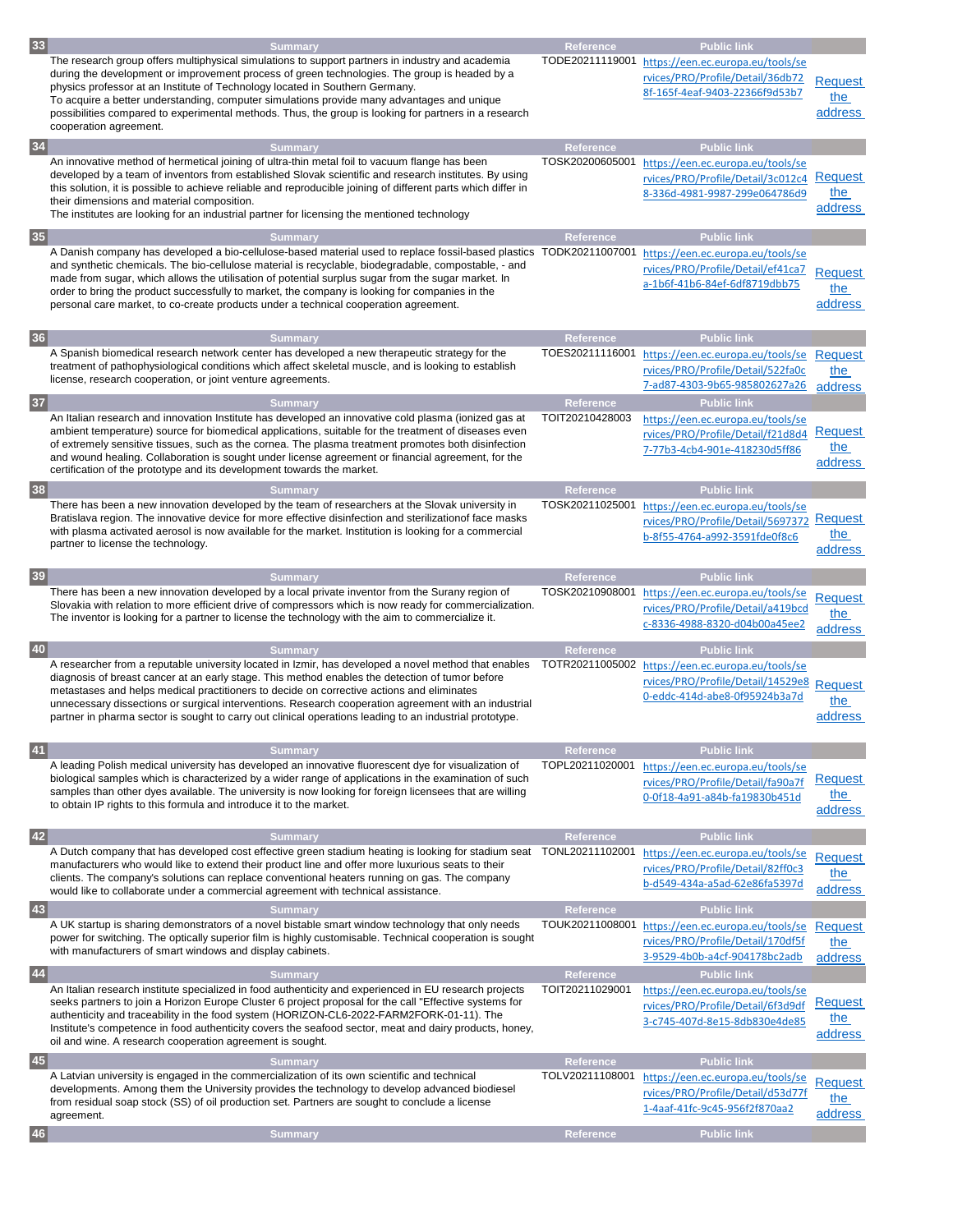|    | The UK agri-tech company founded in 2010 has developed a patented technology to produce artificial TOUK20211020001 https://een.ec.europa.eu/tools/se<br>seeds for crops that do not produce seeds. They specialise in high yielding perennial grasses. They<br>are looking for licensing partners globally, to either establish bio-factories to produce for their own use,<br>or to distribute to others.                                                                                                                                                                      |                              | rvices/PRO/Profile/Detail/d5a1b99<br>d-8149-42d3-a3c8-cb1bff260935                                                            | Request<br>the<br>address        |
|----|---------------------------------------------------------------------------------------------------------------------------------------------------------------------------------------------------------------------------------------------------------------------------------------------------------------------------------------------------------------------------------------------------------------------------------------------------------------------------------------------------------------------------------------------------------------------------------|------------------------------|-------------------------------------------------------------------------------------------------------------------------------|----------------------------------|
| 47 | <b>Summary</b><br>An Italian association of companies, partner of the Horizon 2020 project "NewSkin: Innovation Eco-<br>system to Accelerate the Industrial Uptake of Advanced Surface Nano-Technologies" offers up-scaling                                                                                                                                                                                                                                                                                                                                                     | Reference<br>TOIT20211029002 | <b>Public link</b><br>https://een.ec.europa.eu/tools/se<br>rvices/PRO/Profile/Detail/39fb4a9                                  | <b>Request</b>                   |
|    | and testing facilities for the validation of innovative processes to manufacture nano-enabled industrial<br>and consumer products.<br>Eligible entities include enterprises and R&D organizations.<br>The association is open to technological or research agreements.                                                                                                                                                                                                                                                                                                          |                              | 0-e866-4037-9a38-7fbeea59488f                                                                                                 | the<br>address                   |
| 48 | <b>Summary</b>                                                                                                                                                                                                                                                                                                                                                                                                                                                                                                                                                                  | Reference                    | <b>Public link</b>                                                                                                            |                                  |
|    | A private Portuguese systematic innovation R&D company, based in Lisbon, has been developing the<br>novel patent-pending drive assembly for providing a natural walking input, that is compact, ergonomic<br>and integrates with the components of the bicycle industry.<br>It offers the technology to industrial and/or commercial companies for a license agreement for<br>technology transfer, and/or a manufacturing agreement and/ or a joint venture agreement for<br>technology exploitation.                                                                           | TOPT20210923001              | https://een.ec.europa.eu/tools/se<br>rvices/PRO/Profile/Detail/0d012b<br>d1-f90e-4872-93de-4db1f33972fd                       | <b>Request</b><br>the<br>address |
| 49 | <b>Summary</b>                                                                                                                                                                                                                                                                                                                                                                                                                                                                                                                                                                  | Reference                    | <b>Public link</b>                                                                                                            |                                  |
|    | A German start-up developed a cloud-based e-marketplace platform suite. The start-up is looking for<br>licensees in European countries for the marketplace infrastructure interested to operate online<br>marketplaces in a specific region or country. Different showcases for Farm-to-fork solutions or for<br>local/regional delicatessen or even used building materials have been implemented.<br>The e-marketplace suite offers modularised functions to ease the processes for operators, vendors<br>and customers.                                                      | TODE20211111001              | https://een.ec.europa.eu/tools/se<br>rvices/PRO/Profile/Detail/0493932<br>a-c9f4-4a3d-806e-b4208c7761c1                       | Request<br>the<br>address        |
| 50 | <b>Summary</b>                                                                                                                                                                                                                                                                                                                                                                                                                                                                                                                                                                  | Reference                    | <b>Public link</b>                                                                                                            |                                  |
|    | A Spanish company specialised in the design, production, commercialisation and maintenance of<br>machinery and accessories for precast concrete offers design, production, delivery, installation and<br>post-sale services. The company, which is already present in different markets such as North Africa,<br>Middle East, Europe, Russia and South America, is looking for new commercial agreements with<br>technical assistance.                                                                                                                                          | TOES20211119001              | https://een.ec.europa.eu/tools/se<br>rvices/PRO/Profile/Detail/28fa5d3<br>b-4d63-4240-854a-4a92341f4052                       | Request<br>the<br>address        |
| 51 | <b>Summary</b>                                                                                                                                                                                                                                                                                                                                                                                                                                                                                                                                                                  | Reference                    | <b>Public link</b>                                                                                                            |                                  |
|    | An Italian company has developed a platform that takes advantage of the development of loT and Al<br>to reduce the impact of water wastage in the supply network.<br>The IT platform can be useful for customers and the administrator of the water supply network,<br>allowing monitoring of water consumption, and detecting possible anomalies, such as malfunctions in<br>pipes, water thefts, among others.<br>It offers technological partnership, services in subcontracting and licence agreement.                                                                      | TOIT20211026001              | https://een.ec.europa.eu/tools/se<br>rvices/PRO/Profile/Detail/b2f98cd<br>8-7d74-41b6-b57e-98ed91615178                       | <b>Request</b><br>the<br>address |
| 52 | <b>Summary</b>                                                                                                                                                                                                                                                                                                                                                                                                                                                                                                                                                                  | Reference                    | <b>Public link</b>                                                                                                            |                                  |
|    | A Dutch SME has developed a platform to visualize data for analytics and communication. This<br>interactive dashboard is offered for licensing and can be integrated into other products. It can be<br>installed or used in the cloud and offers everyone the possibility to make their own interactives without<br>the need for programming skills.<br>Cooperation is offered in the frame of licensing, commercial agreement with technical assistance or<br>technical cooperation.                                                                                           | TONL20211126001              | https://een.ec.europa.eu/tools/se<br>rvices/PRO/Profile/Detail/08fc4c0<br>4-e297-456e-abca-9afc79ada6d3                       | <b>Request</b><br>the<br>address |
| 53 | <b>Summary</b>                                                                                                                                                                                                                                                                                                                                                                                                                                                                                                                                                                  | <b>Reference</b>             | <b>Public link</b>                                                                                                            |                                  |
|    | A Spanish IT company offers an advanced technology that allows the optimization of fleets and routes. TOES20211118002 https://een.ec.europa.eu/tools/se<br>It calculates optimized routes for each and all of the vehicles in the fleet, satisfying the defined<br>constraints (e.g. characteristics and number of vehicles, time, kilometer) and optimizing the objectives<br>(deliveries, visits, cost minimization etc). The SME looks for industries or companies with logistics<br>needs to establish license agreement or commercial agreement with technical assistance. |                              | rvices/PRO/Profile/Detail/76a31e4 Request<br>2-b284-4b65-a7d7-b3ff7cce0f0a                                                    | the<br>address                   |
| 54 | <b>Summary</b><br>A Swedish SME has developed a ground-based heating/cooling system as a source for climate control TOSE20211110001<br>of an aircraft cabin. Key findings show at least 40% less total energy use than other air condition units<br>for parked aircrafts. They are looking for airports in the central or southern parts of Europe aiming at<br>transforming their energy supply from fossil to renewable energy with focus to show best practice of<br>climate conditioning. Commercial, technical or R&D cooperation agreements are foreseen.                 | Reference                    | <b>Public link</b><br>https://een.ec.europa.eu/tools/se<br>rvices/PRO/Profile/Detail/37a44ca<br>d-621c-4f6e-b472-8fb14cbc036b | Request<br>the<br>address        |
| 55 | <b>Summary</b>                                                                                                                                                                                                                                                                                                                                                                                                                                                                                                                                                                  | Reference                    | <b>Public link</b>                                                                                                            |                                  |
|    | A German university offers a technology to print the conduits submerged in dense non-miscible<br>solvents, such as fluorocarbons. It is characterised by a superior performance compared to<br>conventional methods: Viable cells were shown 24 hours after the printing process, as well as after 21<br>days in culture. Industrial partners are sought for licensing agreements.                                                                                                                                                                                              | TODE20211124001              | https://een.ec.europa.eu/tools/se<br>rvices/PRO/Profile/Detail/daa06b3<br>c-624e-4765-953a-af84b49352ee                       | Request<br>the<br>address        |
| 56 | <b>Summary</b>                                                                                                                                                                                                                                                                                                                                                                                                                                                                                                                                                                  | Reference                    | <b>Public link</b>                                                                                                            |                                  |
|    | A German university offers a hardware-based security module that enables authentication of common<br>information processing devices without having to modify them. It can be used for bluetooth, Wifi, near<br>field communication (NFC), zigbee applications or proprietary data transmission systems, as well as<br>for mobile devices such as smartphones and tablets. It is more tamper-proof than previous encryption<br>solutions. Licensees are sought.                                                                                                                  | TODE20211112001              | https://een.ec.europa.eu/tools/se<br>rvices/PRO/Profile/Detail/8a80253<br>b-4350-4d8e-aebf-cdcc0e2ecafc                       | <b>Request</b><br>the<br>address |
| 57 | <b>Summary</b>                                                                                                                                                                                                                                                                                                                                                                                                                                                                                                                                                                  | Reference                    | <b>Public link</b>                                                                                                            |                                  |
|    | The Spanish contract research company, based in Madrid, is providing R&D services for the<br>development and manufacturing of new compounds and processes. The SME counts with<br>experienced staff and a new modern plant that ensures high levels of expertise and efficacy. The<br>company is looking for new research cooperation and/or manufacturing agreements with pharma and<br>biotech companies.                                                                                                                                                                     | TOES20211014003              | https://een.ec.europa.eu/tools/se<br>rvices/PRO/Profile/Detail/37bc8c3<br>1-6733-48b4-bb0e-255fc07f3da3                       | Request<br>the<br>address        |
| 58 | <b>Summary</b>                                                                                                                                                                                                                                                                                                                                                                                                                                                                                                                                                                  | Reference                    | <b>Public link</b>                                                                                                            |                                  |